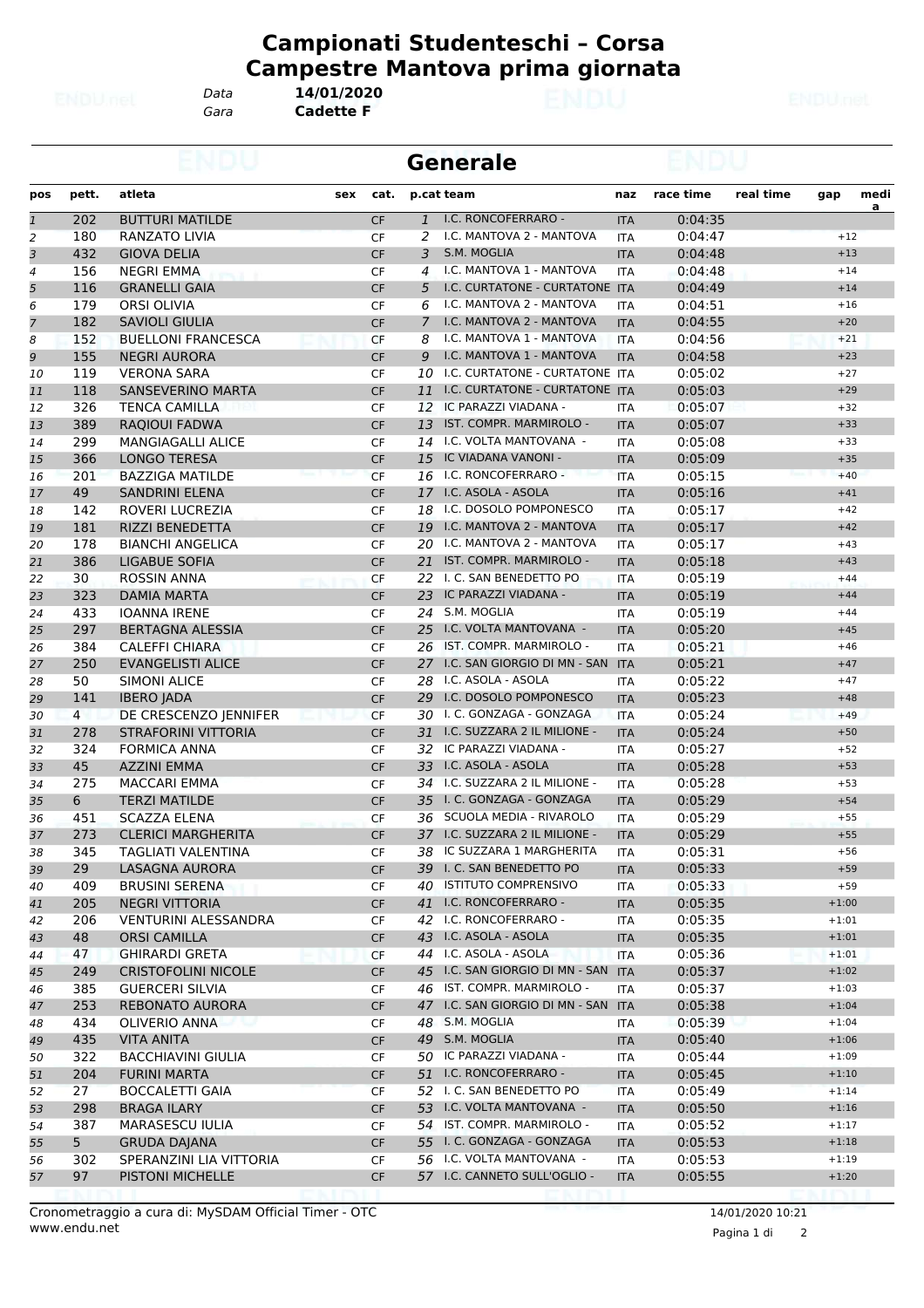| pos | pett.        | atleta                       | sex | cat.      |    | p.cat team                          | naz        | race time | real time | gap     | medi |
|-----|--------------|------------------------------|-----|-----------|----|-------------------------------------|------------|-----------|-----------|---------|------|
| 58  | 408          | <b>ADAMI MATILDE</b>         |     | <b>CF</b> |    | 58 ISTITUTO COMPRENSIVO             | <b>ITA</b> | 0:05:57   |           | $+1:22$ | a    |
| 59  | 412          | <b>MUTTI BEATRICE</b>        |     | <b>CF</b> |    | 59 ISTITUTO COMPRENSIVO             | <b>ITA</b> | 0:05:58   |           | $+1:23$ |      |
| 60  | 93           | <b>DALZINI GRETA</b>         |     | <b>CF</b> |    | 60 I.C. CANNETO SULL'OGLIO -        | <b>ITA</b> | 0:05:59   |           | $+1:24$ |      |
| 61  | 411          | <b>LOMBARDI MATILDE</b>      |     | <b>CF</b> | 61 | <b>ISTITUTO COMPRENSIVO</b>         | <b>ITA</b> | 0:06:00   |           | $+1:25$ |      |
| 62  | 227          | <b>GADIOLI ANGELINA</b>      |     | <b>CF</b> |    | 62 I.C. ROVERBELLA -                | <b>ITA</b> | 0:06:01   |           | $+1:26$ |      |
| 63  | 254          | LICATA ALESSIA               |     | CF        |    | 63 I.C. SAN GIORGIO DI MN - SAN ITA |            | 0:06:02   |           | $+1:28$ |      |
| 64  | 117          | <b>DOTTI ELISABETH</b>       |     | <b>CF</b> |    | 64 I.C. CURTATONE - CURTATONE ITA   |            | 0:06:03   |           | $+1:29$ |      |
| 65  | 151          | BATTAGLIA OTTAVIA            |     | <b>CF</b> |    | I.C. MANTOVA 1 - MANTOVA            | <b>ITA</b> | 0:06:03   |           | $+1:29$ |      |
| 66  | 120          | <b>ZOMBINI EMMA</b>          |     | <b>CF</b> |    | 65 I.C. CURTATONE - CURTATONE ITA   |            | 0:06:04   |           | $+1:30$ |      |
| 67  | 3            | <b>BORGHI EMMA</b>           |     | <b>CF</b> |    | 66 I. C. GONZAGA - GONZAGA          | <b>ITA</b> | 0:06:06   |           | $+1:31$ |      |
| 68  | 452          | YANG LIYE                    |     | <b>CF</b> | 67 | <b>SCUOLA MEDIA - RIVAROLO</b>      | <b>ITA</b> | 0:06:11   |           | $+1:36$ |      |
| 69  | 410          | <b>CABRINI ROSSELLA</b>      |     | <b>CF</b> | 68 | <b>ISTITUTO COMPRENSIVO</b>         | <b>ITA</b> | 0:06:12   |           | $+1:37$ |      |
| 70  | 31           | <b>SALVAGNI ANGELICA</b>     |     | <b>CF</b> |    | 69 I. C. SAN BENEDETTO PO           | <b>ITA</b> | 0:06:13   |           | $+1:38$ |      |
| 71  | 413          | VILLAGROSSI ALESSANDRA       |     | CF        |    | 70 ISTITUTO COMPRENSIVO             | <b>ITA</b> | 0:06:15   |           | $+1:41$ |      |
| 72  | 276          | <b>MARANI ALICE</b>          |     | <b>CF</b> |    | 71 I.C. SUZZARA 2 IL MILIONE -      | <b>ITA</b> | 0:06:19   |           | $+1:44$ |      |
| 73  | 343          | RASCAROLI DENISE             |     | <b>CF</b> |    | 72 IC SUZZARA 1 MARGHERITA          | <b>ITA</b> | 0:06:20   |           | $+1:45$ |      |
| 74  | 341          | <b>BERNARDELLI BENEDETTA</b> |     | <b>CF</b> | 73 | IC SUZZARA 1 MARGHERITA             | <b>ITA</b> | 0:06:20   |           | $+1:45$ |      |
| 75  | 203          | EL KHATTARI MALAK            |     | <b>CF</b> |    | 74 I.C. RONCOFERRARO -              | <b>ITA</b> | 0:06:22   |           | $+1:47$ |      |
| 76  | $\mathbf{1}$ | <b>BELLUCCI LARA</b>         |     | <b>CF</b> |    | 75 I. C. GONZAGA - GONZAGA          | <b>ITA</b> | 0:06:23   |           | $+1:48$ |      |
| 77  | 2            | <b>BERTOLINI GRETA</b>       |     | CF        |    | 76 I. C. GONZAGA - GONZAGA          | <b>ITA</b> | 0:06:23   |           | $+1:49$ |      |
| 78  | 450          | <b>RAVENNA BEATRICE</b>      |     | <b>CF</b> |    | 77 SCUOLA MEDIA - RIVAROLO          | <b>ITA</b> | 0:06:24   |           | $+1:49$ |      |
| 79  | 342          | PRIMAVERA LISA               |     | <b>CF</b> | 78 | IC SUZZARA 1 MARGHERITA             | <b>ITA</b> | 0:06:25   |           | $+1:51$ |      |
| 80  | 340          | <b>BELLENTANI ANGELICA</b>   |     | <b>CF</b> | 79 | IC SUZZARA 1 MARGHERITA             | <b>ITA</b> | 0:06:27   |           | $+1:52$ |      |
| 81  | 447          | <b>ADAMOVIC MARTA</b>        |     | <b>CF</b> | 80 | <b>SCUOLA MEDIA - RIVAROLO</b>      | <b>ITA</b> | 0:06:28   |           | $+1:53$ |      |
| 82  | 301          | <b>SIANO ANGELICA</b>        |     | <b>CF</b> |    | 81 I.C. VOLTA MANTOVANA -           | <b>ITA</b> | 0:06:31   |           | $+1:57$ |      |
| 83  | 252          | PASSERINI SOFIA              |     | <b>CF</b> |    | 82 I.C. SAN GIORGIO DI MN - SAN     | <b>ITA</b> | 0:06:35   |           | $+2:00$ |      |
| 84  | 115          | <b>CROVETTI THANH</b>        |     | <b>CF</b> |    | 83 I.C. CURTATONE - CURTATONE ITA   |            | 0:06:35   |           | $+2:00$ |      |
| 85  | 300          | <b>TEMPESTA EMILY</b>        |     | CF        |    | 84 I.C. VOLTA MANTOVANA -           | <b>ITA</b> | 0:06:36   |           | $+2:01$ |      |
| 86  | 72           | <b>GATTI VIOLA</b>           |     | <b>CF</b> |    | 85 I.C. BOZZOLO - BOZZOLO           | <b>ITA</b> | 0:06:37   |           | $+2:02$ |      |
| 87  | 251          | PACCOTTO GAIA                |     | <b>CF</b> |    | 86 I.C. SAN GIORGIO DI MN - SAN     | <b>ITA</b> | 0:06:37   |           | $+2:03$ |      |
| 88  | 229          | <b>MODENESE SILVIA</b>       |     | <b>CF</b> |    | 87 I.C. ROVERBELLA -                | <b>ITA</b> | 0:06:39   |           | $+2:05$ |      |
| 89  | 449          | <b>MANGONI ALESSIA</b>       |     | CF        |    | 88 SCUOLA MEDIA - RIVAROLO          | <b>ITA</b> | 0:06:43   |           | $+2:08$ |      |
| 90  | 448          | <b>DEGLI ESPOSTI ARIANNA</b> |     | <b>CF</b> |    | 89 SCUOLA MEDIA - RIVAROLO          | <b>ITA</b> | 0:06:46   |           | $+2:11$ |      |
| 91  | 230          | SAHRAI GABRIELA              |     | CF        |    | 90 I.C. ROVERBELLA -                | <b>ITA</b> | 0:06:47   |           | $+2:12$ |      |
| 92  | 228          | <b>HDOUD HIBA</b>            |     | <b>CF</b> | 91 | I.C. ROVERBELLA -                   | <b>ITA</b> | 0:06:50   |           | $+2:15$ |      |
| 93  | 277          | PIANTADOSI ILARIA            |     | <b>CF</b> |    | 92 I.C. SUZZARA 2 IL MILIONE -      | <b>ITA</b> | 0:06:52   |           | $+2:18$ |      |
| 94  | 69           | <b>BARBIERI CECILIA</b>      |     | <b>CF</b> |    | 93 I.C. BOZZOLO - BOZZOLO           | <b>ITA</b> | 0:07:00   |           | $+2:25$ |      |
| 95  | 225          | <b>BARBIERI CAROLINA</b>     |     | CF        |    | 94 I.C. ROVERBELLA -                | <b>ITA</b> | 0:07:00   |           | $+2:26$ |      |
| 96  | 226          | <b>BARLOTTINI MICHELLE</b>   |     | <b>CF</b> |    | 95 I.C. ROVERBELLA -                | <b>ITA</b> | 0:07:02   |           | $+2:27$ |      |
| 97  | 154          | MANTOVANI LETIZIA            |     | CF        |    | 96 I.C. MANTOVA 1 - MANTOVA         | ITA        | 0:07:08   |           | $+2:33$ |      |
| 98  | 74           | <b>REBAI MAHA</b>            |     | <b>CF</b> |    | 97 I.C. BOZZOLO - BOZZOLO           | <b>ITA</b> | 0:07:16   |           | $+2:42$ |      |
| 99  | 92           | ABBATEPIETRO LAURA           |     | CF        |    | 98 I.C. CANNETO SULL'OGLIO -        | ITA        | 0:07:17   |           | $+2:42$ |      |
| 100 | 95           | <b>GHALI IMAN</b>            |     | <b>CF</b> |    | 99 I.C. CANNETO SULL'OGLIO -        | <b>ITA</b> | 0:07:24   |           | $+2:50$ |      |
| 101 | 157          | <b>QUAINI GIULIA</b>         |     | CF        |    | 100 I.C. MANTOVA 1 - MANTOVA        | <b>ITA</b> | 0:07:35   |           | $+3:00$ |      |
| 102 | 94           | <b>FRERETTI EMMA</b>         |     | CF        |    | 101 I.C. CANNETO SULL'OGLIO -       | <b>ITA</b> | 0:07:37   |           | $+3:02$ |      |
| 103 | 153          | DIOP NDEYE SOKHNA            |     | CF        |    | 102 I.C. MANTOVA 1 - MANTOVA        | ITA        | 0:08:02   |           | $+3:28$ |      |
|     |              |                              |     |           |    |                                     |            |           |           |         |      |

| ENDU |                                                                                                                                                                                                                                      | ENDU |                                                     | <b>ENDU</b>    |                                   | <b>ENDU</b>              |
|------|--------------------------------------------------------------------------------------------------------------------------------------------------------------------------------------------------------------------------------------|------|-----------------------------------------------------|----------------|-----------------------------------|--------------------------|
|      | <b>ENDU</b>                                                                                                                                                                                                                          | ENDU |                                                     | ENDU           |                                   |                          |
|      | ENDU                                                                                                                                                                                                                                 |      | ENDU                                                |                | ENDU                              | <b>ENDU</b>              |
|      | <b>ENDU</b> nel                                                                                                                                                                                                                      |      | ENDU                                                | <b>ENDUmet</b> |                                   |                          |
|      | <b>EXAMPLE AND RESIDENCE AND RESIDENCE AND RESIDENCE AND RESIDENCE AND RESIDENCE AND RESIDENCE AND RESIDENCE AND RESIDENCE AND RESIDENCE AND RESIDENCE AND RESIDENCE AND RESIDENCE AND RESIDENCE AND RESIDENCE AND RESIDENCE AND</b> |      | THE R. P. LEWIS CO., LANSING MICH. 49-14039-1-120-2 |                | <b>THE ROLLEY CONTROL CONTROL</b> | <b><i>CONTRACTOR</i></b> |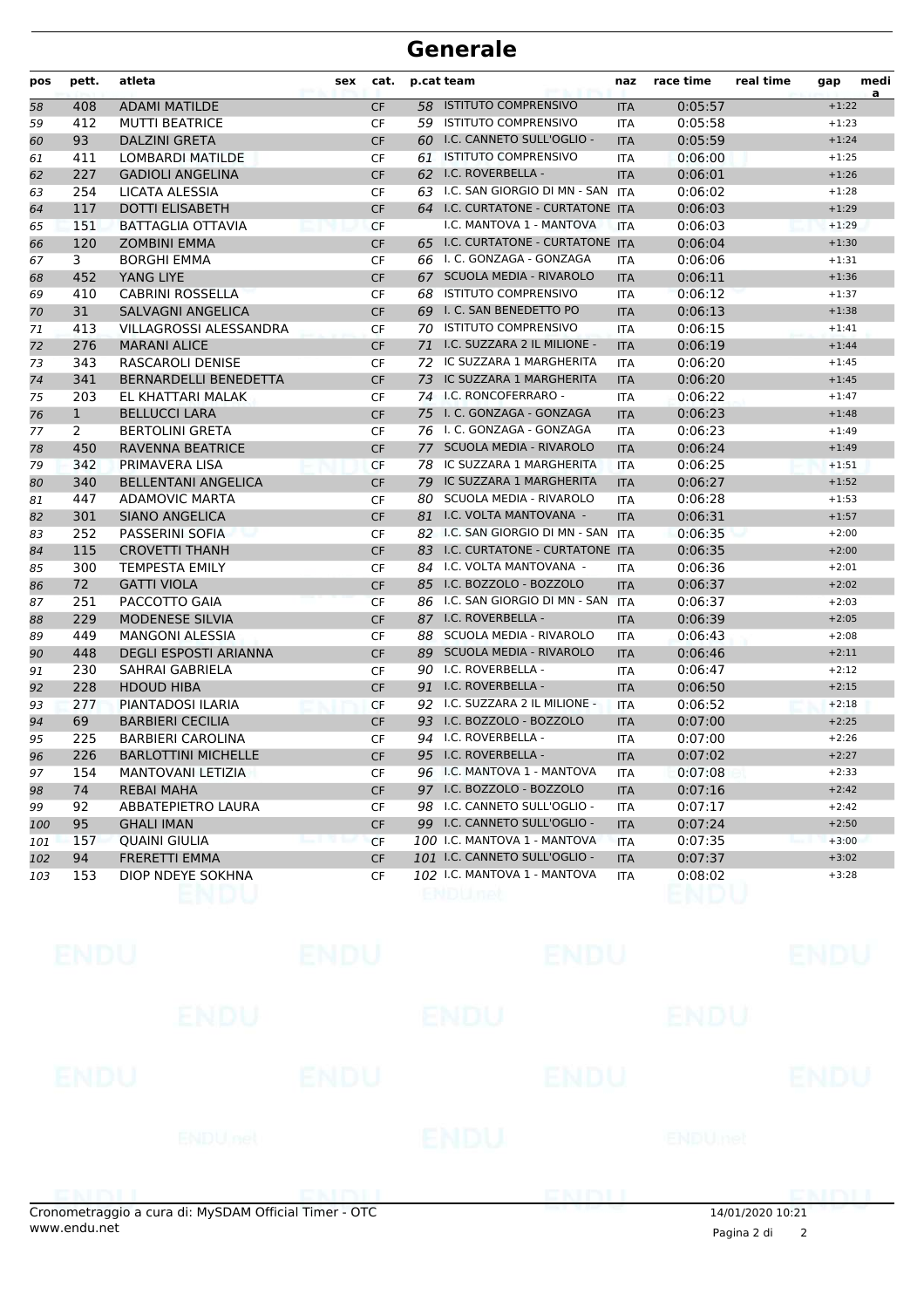*Gara* **Cadetti M** *Data* **14/01/2020**

|                |                 |                              | <b>Generale</b> |                        |              |                                     |            |                    |           |       |                |  |
|----------------|-----------------|------------------------------|-----------------|------------------------|--------------|-------------------------------------|------------|--------------------|-----------|-------|----------------|--|
| pos            | pett.           | atleta                       | sex             | cat.                   |              | p.cat team                          | naz        | race time          | real time | gap   | medi           |  |
| $\overline{1}$ | 55              | <b>VIGHI PAOLO</b>           |                 | <b>CM</b>              | $\mathbf{1}$ | I.C. ASOLA - ASOLA                  | <b>ITA</b> | 0:04:51            |           |       | $\overline{a}$ |  |
| 2              | 305             | <b>LANZAROTTO KEVIN</b>      |                 | <b>CM</b>              | 2            | I.C. VOLTA MANTOVANA -              | <b>ITA</b> | 0:04:52            |           | $+2$  |                |  |
| 3              | 188             | <b>MANTOVANI DARIO</b>       |                 | <b>CM</b>              | 3            | I.C. MANTOVA 2 - MANTOVA            | <b>ITA</b> | 0:04:53            |           | $+2$  |                |  |
| 4              | 307             | CORAZZINA GIACOMO            |                 | <b>CM</b>              | 4            | I.C. VOLTA MANTOVANA -              | <b>ITA</b> | 0:04:57            |           | $+7$  |                |  |
| 5              | 279             | <b>ABUL MUNSUR</b>           |                 | <b>CM</b>              | 5            | I.C. SUZZARA 2 IL MILIONE -         | <b>ITA</b> | 0:04:59            |           | $+9$  |                |  |
| 6              | 327             | ALDROVANDI CESARE            |                 | <b>CM</b>              | 6            | IC PARAZZI VIADANA -                | <b>ITA</b> | 0:05:00            |           | $+10$ |                |  |
| 7              | 13              | <b>VICENTINI FEDERICO</b>    |                 | <b>CM</b>              | 7            | I. C. GONZAGA - GONZAGA             | <b>ITA</b> | 0:05:01            |           | $+11$ |                |  |
| 8              | 328             | <b>MIGLIO NICOLA</b>         |                 | <b>CM</b>              | 8            | IC PARAZZI VIADANA -                | <b>ITA</b> | 0:05:02            |           | $+11$ |                |  |
| 9              | 256             | <b>CROSARIOL DANIEL</b>      |                 | <b>CM</b>              | 9            | I.C. SAN GIORGIO DI MN - SAN        | <b>ITA</b> | 0:05:03            |           | $+12$ |                |  |
| 10             | 185             | CAVICCHINI MATTIA            |                 | <b>CM</b>              |              | 10 I.C. MANTOVA 2 - MANTOVA         | <b>ITA</b> | 0:05:03            |           | $+13$ |                |  |
| 11             | 101             | <b>GEROLA RAFFAELE</b>       |                 | <b>CM</b>              | 11           | I.C. CANNETO SULL'OGLIO -           | <b>ITA</b> | 0:05:11            |           | $+21$ |                |  |
| 12             | 392             | <b>CARRERI CARLO</b>         |                 | <b>CM</b>              |              | 12 IST. COMPR. MARMIROLO -          | <b>ITA</b> | 0:05:13            |           | $+22$ |                |  |
| 13             | 161             | <b>BEDONI SANDRO</b>         |                 | <b>CM</b>              | 13           | I.C. MANTOVA 1 - MANTOVA            | <b>ITA</b> | 0:05:13            |           | $+22$ |                |  |
| 14             | 187             | MALVAGIA LORENZO             |                 | <b>CM</b>              |              | 14 I.C. MANTOVA 2 - MANTOVA         | <b>ITA</b> | 0:05:14            |           | $+24$ |                |  |
| 15             | 76              | <b>CIOBANU ELLIS ANDREI</b>  |                 | <b>CM</b>              |              | 15 I.C. BOZZOLO - BOZZOLO           | <b>ITA</b> | 0:05:16            |           | $+26$ |                |  |
| 16             | 330             | TUFA KLAUDIO                 |                 | <b>CM</b>              |              | 16 IC PARAZZI VIADANA -             | <b>ITA</b> | 0:05:17            |           | $+27$ |                |  |
| 17             | 163             | <b>VESENTINI NICOLA</b>      |                 | <b>CM</b>              |              | 17 I.C. MANTOVA 1 - MANTOVA         | <b>ITA</b> | 0:05:18            |           | $+28$ |                |  |
| 18             | 350             | <b>MOUNABIH GIAAFAR</b>      |                 | <b>CM</b>              |              | 18 IC SUZZARA 1 MARGHERITA          | <b>ITA</b> | 0:05:19            |           | $+29$ |                |  |
| 19             | 234             | <b>MONISTER FRANCESCO</b>    |                 | <b>CM</b>              |              | 19 I.C. ROVERBELLA -                | <b>ITA</b> | 0:05:19            |           | $+29$ |                |  |
| 20             | 306             | LAVELLI DAMIANO              |                 | <b>CM</b>              |              | 20 I.C. VOLTA MANTOVANA -           | <b>ITA</b> | 0:05:20            |           | $+30$ |                |  |
| 21             | 437             | SIMEONE ANDREA               |                 | <b>CM</b>              |              | 21 S.M. MOGLIA                      | <b>ITA</b> | 0:05:21            |           | $+30$ |                |  |
| 22             | 260             | SGARBI ISAIA                 |                 | <b>CM</b>              |              | 22 I.C. SAN GIORGIO DI MN - SAN ITA |            | 0:05:21            |           | $+31$ |                |  |
| 23             | 329             | <b>ROSSI MATTIA</b>          |                 | <b>CM</b>              |              | 23 IC PARAZZI VIADANA -             | <b>ITA</b> | 0:05:21            |           | $+31$ |                |  |
| 24             | 232             | ANNIBALETTI ANDREA           |                 | <b>CM</b>              |              | 24 I.C. ROVERBELLA -                | <b>ITA</b> | 0:05:22            |           | $+32$ |                |  |
| 25             | 255             | <b>ARMANINI FILIPPO</b>      |                 | <b>CM</b>              |              | 25 I.C. SAN GIORGIO DI MN - SAN ITA |            | 0:05:22            |           | $+32$ |                |  |
| 26             | 303             | AZZINI ALESSANDRO            |                 | <b>CM</b>              |              | 26 I.C. VOLTA MANTOVANA -           | <b>ITA</b> | 0:05:23            |           | $+33$ |                |  |
| 27             | 282             | <b>FALCERI CAYDEN GIOTTO</b> |                 | <b>CM</b>              |              | 27 I.C. SUZZARA 2 IL MILIONE -      | <b>ITA</b> | 0:05:23            |           | $+33$ |                |  |
| 28             | 416             | <b>CANOVA SAMUELE</b>        |                 | <b>CM</b>              |              | 28 ISTITUTO COMPRENSIVO             | ITA        | 0:05:25            |           | $+34$ |                |  |
| 29             | 308             | <b>NOCENTELLI RUBEN</b>      |                 | <b>CM</b>              |              | 29 I.C. VOLTA MANTOVANA -           | <b>ITA</b> | 0:05:25            |           | $+35$ |                |  |
| 30             | 189             | SANGUANINI ANDREA            |                 | <b>CM</b>              |              | 30 I.C. MANTOVA 2 - MANTOVA         | <b>ITA</b> | 0:05:26            |           | $+36$ |                |  |
| 31             | 371             | LUPOLI LUCA                  |                 | <b>CM</b>              |              | 31 IC VIADANA VANONI -              | <b>ITA</b> | 0:05:27            |           | $+36$ |                |  |
| 32             | 395             | ROSSETTI MATTIA              |                 | <b>CM</b>              |              | 32 IST. COMPR. MARMIROLO -          | <b>ITA</b> | 0:05:27            |           | $+37$ |                |  |
| 33             | 32 <sup>2</sup> | <b>BANNA YASSINE</b>         |                 | <b>CM</b>              |              | 33 I. C. SAN BENEDETTO PO           | <b>ITA</b> | 0:05:28            |           | $+38$ |                |  |
| 34             | 233             | LODI GIAN MARCO              |                 | <b>CM</b>              |              | 34 I.C. ROVERBELLA -                | ITA        | 0:05:29            |           | $+38$ |                |  |
| 35             | 162             | <b>TOUMI SABRI</b>           |                 | <b>CM</b>              |              | 35 I.C. MANTOVA 1 - MANTOVA         | <b>ITA</b> | 0:05:30            |           | $+39$ |                |  |
| 36             | 284             | <b>MORRESI LORENZO</b>       |                 | <b>CM</b>              |              | 36 I.C. SUZZARA 2 IL MILIONE -      | <b>ITA</b> | 0:05:30            |           | $+40$ |                |  |
| 37             | 9               | <b>CAPPI MATTIA</b>          |                 | <b>CM</b>              |              | 37 I. C. GONZAGA - GONZAGA          | <b>ITA</b> | 0:05:30            |           | $+40$ |                |  |
| 38             | 10              | COSENTINO PASQUALE           |                 | <b>CM</b>              |              | 38 I. C. GONZAGA - GONZAGA          | <b>ITA</b> | 0:05:31            |           | $+41$ |                |  |
| 39             | 124             | PINI FRANCESCO               |                 | <b>CM</b>              |              | 39 I.C. CURTATONE - CURTATONE ITA   |            | 0:05:32            |           | $+41$ |                |  |
| 40             | 12              | MORETTA MANUEL               |                 | <b>CM</b>              |              | 40 I. C. GONZAGA - GONZAGA          | ITA        | 0:05:32            |           | $+42$ |                |  |
| 41             | 160             | <b>DEHBI ASAD</b>            |                 | <b>CM</b>              |              | 41 I.C. MANTOVA 1 - MANTOVA         | <b>ITA</b> | 0:05:32            |           | $+42$ |                |  |
| 42             | 419             | <b>VINCENZI RICCARDO</b>     |                 | СM                     |              | 42 ISTITUTO COMPRENSIVO             | ITA        | 0:05:32            |           | $+42$ |                |  |
| 43             | 102             | MORENGHI LUCA                |                 | <b>CM</b>              |              | 43 I.C. CANNETO SULL'OGLIO -        | <b>ITA</b> | 0:05:33            |           | $+43$ |                |  |
| 44             | $7\phantom{0}$  | ADU AGYEI BENJAMIN           |                 | <b>CM</b>              |              | 44 I. C. GONZAGA - GONZAGA          | ITA        | 0:05:33            |           | $+43$ |                |  |
| 45             | 283             | MIGLIARO MATTIA ANTONIO      |                 | <b>CM</b>              |              | 45 I.C. SUZZARA 2 IL MILIONE -      | <b>ITA</b> | 0:05:33            |           | $+43$ |                |  |
| 46             | 393             | DI LELLA MARCO               |                 | <b>CM</b>              |              | 46 IST. COMPR. MARMIROLO -          | <b>ITA</b> | 0:05:33            |           | $+43$ |                |  |
| 47             | 100             | <b>BOUSLIM WASSIM</b>        |                 | <b>CM</b>              |              | 47 I.C. CANNETO SULL'OGLIO -        | <b>ITA</b> | 0:05:34            |           | $+43$ |                |  |
| 48             | 103             | SAFSAFI MOUAD                |                 | СM                     |              | 48 I.C. CANNETO SULL'OGLIO -        | ITA        | 0:05:34            |           | $+44$ |                |  |
| 49             | 56              | <b>ZOLI GIOVANNI</b>         |                 |                        |              | 49 I.C. ASOLA - ASOLA               |            | 0:05:35            |           | $+45$ |                |  |
| 50             | 123             | FERRETTI ALESSIO             |                 | <b>CM</b><br><b>CM</b> |              | 50 I.C. CURTATONE - CURTATONE ITA   | <b>ITA</b> | 0:05:36            |           | $+46$ |                |  |
|                | 458             | <b>VINCENTI GABRIELE</b>     |                 |                        |              | 51 SCUOLA MEDIA - RIVAROLO          |            |                    |           | $+46$ |                |  |
| 51<br>52       | 346             | <b>CHOWDHURY REAL</b>        |                 | <b>CM</b>              |              | 52 IC SUZZARA 1 MARGHERITA          | <b>ITA</b> | 0:05:36<br>0:05:37 |           | $+47$ |                |  |
| 53             | 99              | <b>BISKU LEDJON</b>          |                 | <b>CM</b>              |              | 53 I.C. CANNETO SULL'OGLIO -        | <b>ITA</b> | 0:05:38            |           | $+48$ |                |  |
|                | 258             | <b>GOZMAN POP GABRIEL</b>    |                 | <b>CM</b>              |              | 54 I.C. SAN GIORGIO DI MN - SAN ITA | <b>ITA</b> |                    |           | $+48$ |                |  |
| 54             |                 | <b>VASILE</b>                |                 | СM                     |              |                                     |            | 0:05:38            |           |       |                |  |
| 55             | 309             | RUBELLI ALEX                 |                 | <b>CM</b>              |              | I.C. VOLTA MANTOVANA -              | <b>ITA</b> | 0:05:39            |           | $+48$ |                |  |
| 56             | 415             | BETTINAZZI FRANCESCO         |                 | CM                     |              | 55 ISTITUTO COMPRENSIVO             | ITA        | 0:05:39            |           | $+49$ |                |  |
| 57             | 453             | <b>AGUZZI LORENZO</b>        |                 | <b>CM</b>              |              | 56 SCUOLA MEDIA - RIVAROLO          | <b>ITA</b> | 0:05:40            |           | $+50$ |                |  |
|                |                 |                              |                 |                        |              |                                     |            |                    |           |       |                |  |

Pagina 1 di 2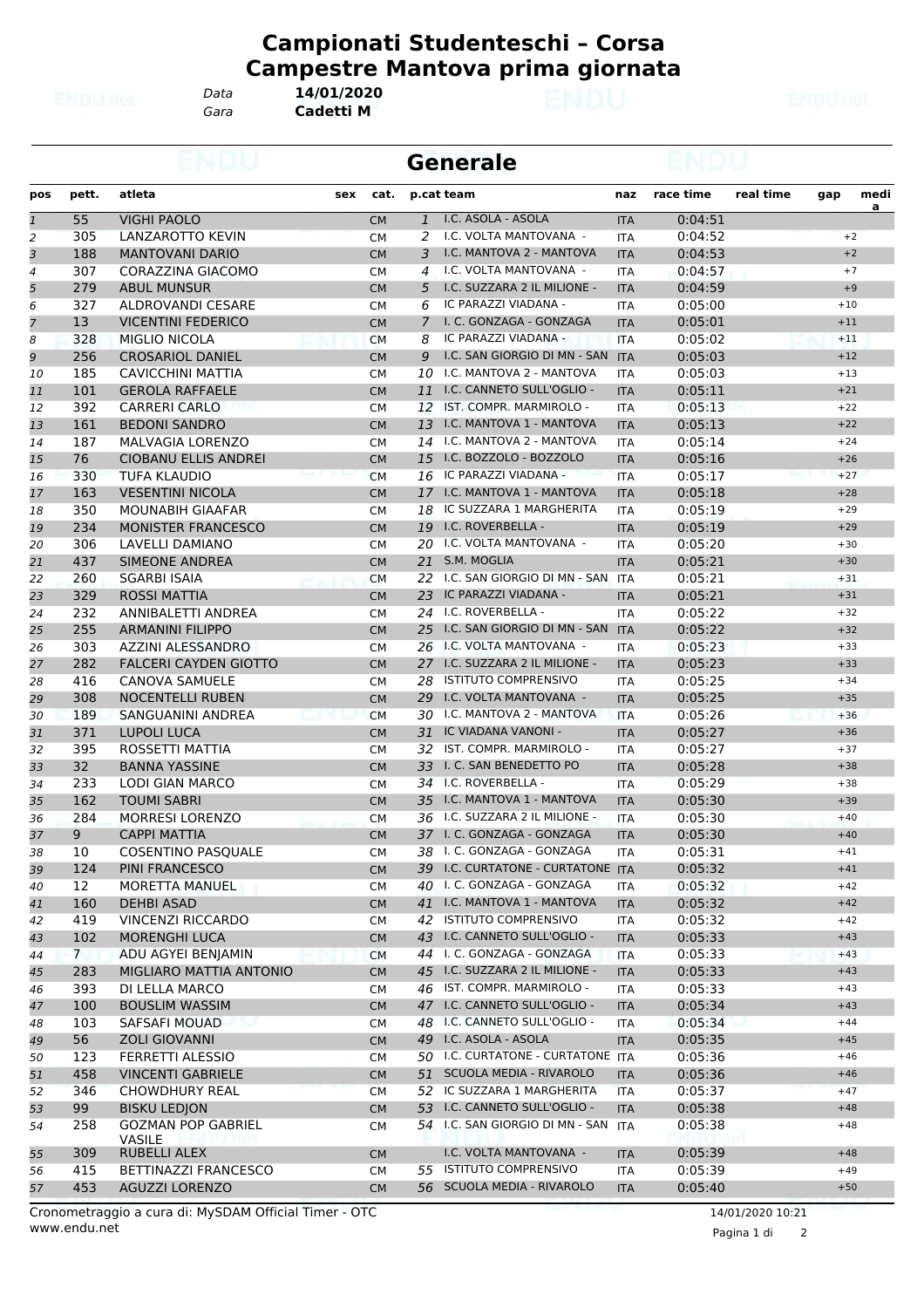| pos | pett. | atleta                       | sex | cat.      |    | p.cat team                        | naz        | race time | real time | gap     | medi<br>a |
|-----|-------|------------------------------|-----|-----------|----|-----------------------------------|------------|-----------|-----------|---------|-----------|
| 58  | 347   | <b>FERRAMOLA ALBERTO</b>     |     | <b>CM</b> |    | 57 IC SUZZARA 1 MARGHERITA        | <b>ITA</b> | 0:05:40   |           | $+50$   |           |
| 59  | 456   | <b>MANARA ANDREA PAOLO</b>   |     | <b>CM</b> | 58 | SCUOLA MEDIA - RIVAROLO           | <b>ITA</b> | 0:05:44   |           | $+53$   |           |
| 60  | 257   | <b>BRANDI GABRIELE</b>       |     | <b>CM</b> | 59 | I.C. SAN GIORGIO DI MN - SAN      | <b>ITA</b> | 0:05:44   |           | $+54$   |           |
| 61  | 235   | PECCHINI RICCARDO            |     | <b>CM</b> |    | 60 I.C. ROVERBELLA -              | <b>ITA</b> | 0:05:45   |           | $+55$   |           |
| 62  | 53    | PIAZZA LORENZO               |     | <b>CM</b> |    | 61 I.C. ASOLA - ASOLA             | <b>ITA</b> | 0:05:45   |           | $+55$   |           |
| 63  | 304   | <b>GHIZZI NICOLA</b>         |     | <b>CM</b> |    | 62 I.C. VOLTA MANTOVANA -         | <b>ITA</b> | 0:05:46   |           | $+56$   |           |
| 64  | 236   | <b>TAIETTI MICHAEL</b>       |     | <b>CM</b> |    | 63 I.C. ROVERBELLA -              | <b>ITA</b> | 0:05:48   |           | $+57$   |           |
| 65  | 126   | <b>ROMANI MATTEO</b>         |     | <b>CM</b> |    | 64 I.C. CURTATONE - CURTATONE ITA |            | 0:05:48   |           | $+58$   |           |
| 66  | 75    | <b>BERTOLOTTI ALESSANDRO</b> |     | <b>CM</b> |    | 65 I.C. BOZZOLO - BOZZOLO         | <b>ITA</b> | 0:05:51   |           | $+1:01$ |           |
| 67  | 391   | <b>BOTTURA MATTEO</b>        |     | <b>CM</b> | 66 | IST. COMPR. MARMIROLO -           | <b>ITA</b> | 0:05:51   |           | $+1:01$ |           |
| 68  | 231   | <b>ANNIBALETTI MARCO</b>     |     | <b>CM</b> |    | 67 I.C. ROVERBELLA -              | <b>ITA</b> | 0:05:52   |           | $+1:02$ |           |
| 69  | 439   | <b>ZUCCHI GIACOMO</b>        |     | <b>CM</b> |    | 68 S.M. MOGLIA                    | <b>ITA</b> | 0:05:53   |           | $+1:02$ |           |
| 70  | 390   | <b>BALLISTA ANTHONY</b>      |     | <b>CM</b> | 69 | IST. COMPR. MARMIROLO -           | <b>ITA</b> | 0:05:53   |           | $+1:03$ |           |
| 71  | 33    | <b>BRANCHINI SAMUEL</b>      |     | <b>CM</b> |    | 70 I. C. SAN BENEDETTO PO         | <b>ITA</b> | 0:05:54   |           | $+1:04$ |           |
| 72  | 36    | <b>SINGH KARANJYOT</b>       |     | <b>CM</b> |    | 71 I. C. SAN BENEDETTO PO         | <b>ITA</b> | 0:05:56   |           | $+1:06$ |           |
| 73  | 436   | <b>CAMURRI ALEX</b>          |     | <b>CM</b> |    | 72 S.M. MOGLIA                    | <b>ITA</b> | 0:05:57   |           | $+1:07$ |           |
| 74  | 207   | <b>CAVALLINI CHRISTIAN</b>   |     | <b>CM</b> |    | 73 I.C. RONCOFERRARO -            | <b>ITA</b> | 0:06:03   |           | $+1:13$ |           |
| 75  | 79    | <b>SOLOMON GABRIEL</b>       |     | <b>CM</b> |    | 74 I.C. BOZZOLO - BOZZOLO         | <b>ITA</b> | 0:06:05   |           | $+1:15$ |           |
| 76  | 438   | <b>TRASFORINI SAMUELE</b>    |     | <b>CM</b> |    | 75 S.M. MOGLIA                    | <b>ITA</b> | 0:06:06   |           | $+1:16$ |           |
| 77  | 210   | <b>MAZZONI RICCARDO</b>      |     | <b>CM</b> |    | 76 I.C. RONCOFERRARO -            | <b>ITA</b> | 0:06:18   |           | $+1:28$ |           |
| 78  | 11    | DE LUCA CRISTIAN             |     | <b>CM</b> |    | 77 I. C. GONZAGA - GONZAGA        | <b>ITA</b> | 0:06:20   |           | $+1:30$ |           |
| 79  | 394   | <b>MAZZALI GIANLUCA</b>      |     |           | 78 | IST. COMPR. MARMIROLO -           | <b>ITA</b> | 0:06:25   |           | $+1:35$ |           |
|     |       | <b>VICINI CRISTIAN</b>       |     | <b>CM</b> |    | 79 I.C. BOZZOLO - BOZZOLO         |            | 0:06:27   |           | $+1:37$ |           |
| 80  | 80    |                              |     | <b>CM</b> |    | 80 I.C. RONCOFERRARO -            | <b>ITA</b> |           |           |         |           |
| 81  | 211   | PAOLON MATTEO                |     | <b>CM</b> |    |                                   | <b>ITA</b> | 0:06:27   |           | $+1:37$ |           |
| 82  | 122   | <b>ACCORSI MATTEO</b>        |     | <b>CM</b> |    | 81 I.C. CURTATONE - CURTATONE ITA |            | 0:06:29   |           | $+1:39$ |           |
| 83  | 52    | <b>KABSI EDI</b>             |     | <b>CM</b> |    | 82 I.C. ASOLA - ASOLA             | ITA        | 0:06:31   |           | $+1:40$ |           |
| 84  | 212   | <b>SCAINI EROS</b>           |     | <b>CM</b> |    | I.C. RONCOFERRARO -               | <b>ITA</b> | 0:06:33   |           | $+1:42$ |           |
| 85  | 34    | <b>FERRARI ALESSIO</b>       |     | <b>CM</b> |    | 83 I. C. SAN BENEDETTO PO         | <b>ITA</b> | 0:06:35   |           | $+1:45$ |           |
| 86  | 373   | POERIO FRANCESCO             |     | <b>CM</b> |    | 84 IC VIADANA VANONI -            | <b>ITA</b> | 0:06:36   |           | $+1:46$ |           |
| 87  | 98    | <b>BIANCARDI GIANLUCA</b>    |     | <b>CM</b> |    | 85 I.C. CANNETO SULL'OGLIO -      | <b>ITA</b> | 0:06:39   |           | $+1:49$ |           |
| 88  | 369   | <b>ELIA THOMAS</b>           |     | <b>CM</b> |    | 86 IC VIADANA VANONI -            | <b>ITA</b> | 0:06:47   |           | $+1:57$ |           |
| 89  | 121   | <b>CATALDO CRISTIAN</b>      |     | <b>CM</b> |    | 87 I.C. CURTATONE - CURTATONE ITA |            | 0:06:50   |           | $+1:59$ |           |
| 90  | 351   | <b>TIROTTA GABRIELE</b>      |     | <b>CM</b> | 88 | IC SUZZARA 1 MARGHERITA           | <b>ITA</b> | 0:06:51   |           | $+2:01$ |           |
| 91  | 51    | CHU VAN ALEX                 |     | <b>CM</b> |    | 89 I.C. ASOLA - ASOLA             | <b>ITA</b> | 0:06:53   |           | $+2:03$ |           |
| 92  | 77    | <b>SALAMI GIANMARCO</b>      |     | <b>CM</b> |    | 90 I.C. BOZZOLO - BOZZOLO         | <b>ITA</b> | 0:06:55   |           | $+2:04$ |           |
| 93  | 143   | <b>ABORTIVI ALEX</b>         |     | <b>CM</b> |    | 91 I.C. DOSOLO POMPONESCO         | <b>ITA</b> | 0:06:56   |           | $+2:06$ |           |
| 94  | 374   | SINGH JASMEET                |     | <b>CM</b> |    | 92 IC VIADANA VANONI -            | <b>ITA</b> | 0:06:58   |           | $+2:08$ |           |
| 95  | 54    | <b>RAZA MATTEO</b>           |     | <b>CM</b> |    | 93 I.C. ASOLA - ASOLA             | <b>ITA</b> | 0:07:00   |           | $+2:10$ |           |
| 96  | 454   | <b>AIDAA FADE</b>            |     | <b>CM</b> |    | 94 SCUOLA MEDIA - RIVAROLO        | <b>ITA</b> | 0:07:02   |           | $+2:12$ |           |
| 97  | 78    | <b>SILM ANASS</b>            |     | <b>CM</b> |    | 95 I.C. BOZZOLO - BOZZOLO         | ITA        | 0:07:06   |           | $+2:15$ |           |
| 98  | 455   | <b>BONEZZI KEVIN</b>         |     | <b>CM</b> |    | 96 SCUOLA MEDIA - RIVAROLO        | <b>ITA</b> | 0:07:06   |           | $+2:16$ |           |
| 99  | 349   | <b>GRASSOTTI MATTIA</b>      |     | <b>CM</b> |    | 97 IC SUZZARA 1 MARGHERITA        | <b>ITA</b> | 0:07:08   |           | $+2:18$ |           |
| 100 | 348   | <b>FERRARI LEONARDO</b>      |     | <b>CM</b> |    | 98 IC SUZZARA 1 MARGHERITA        | <b>ITA</b> | 0:07:09   |           | $+2:19$ |           |
| 101 | 146   | ORLANDI FEDERICO             |     | <b>CM</b> |    | 99 I.C. DOSOLO POMPONESCO         | ITA        | 0:07:10   |           | $+2:20$ |           |
| 102 | 457   | PELIZZONI ANDREA             |     | <b>CM</b> |    | 100 SCUOLA MEDIA - RIVAROLO       | <b>ITA</b> | 0:07:12   |           | $+2:22$ |           |
| 103 | 208   | CAVAZZA MATTIA               |     | <b>CM</b> |    | 101 I.C. RONCOFERRARO -           | ITA        | 0:07:22   |           | $+2:32$ |           |
| 104 | 159   | DARQOCH ACHRAF               |     | <b>CM</b> |    | 102 I.C. MANTOVA 1 - MANTOVA      | <b>ITA</b> | 0:07:41   |           | $+2:51$ |           |
| 105 | 417   | <b>CAVALLINI DENNIS</b>      |     | <b>CM</b> |    | 103 ISTITUTO COMPRENSIVO          | <b>ITA</b> | 0:07:44   |           | $+2:53$ |           |
| 106 | 418   | <b>MASTROIANNI ANDREA</b>    |     | <b>CM</b> |    | 104 ISTITUTO COMPRENSIVO          | <b>ITA</b> | 0:07:44   |           | $+2:53$ |           |
| 107 | 414   | BERTASI ALESSANDRO           |     | <b>CM</b> |    | 105 ISTITUTO COMPRENSIVO          | ITA        | 0:07:46   |           | $+2:55$ |           |
| 108 | 280   | <b>ASARE MARVIN OPPENG</b>   |     | <b>CM</b> |    | 106 I.C. SUZZARA 2 IL MILIONE -   | <b>ITA</b> | 0:08:07   |           | $+3:17$ |           |
| 109 | 281   | ASSFFAR ABDELLAH             |     | <b>CM</b> |    | 107 I.C. SUZZARA 2 IL MILIONE -   | ITA        | 0:09:11   |           | $+4:21$ |           |
|     |       |                              |     |           |    |                                   |            |           |           |         |           |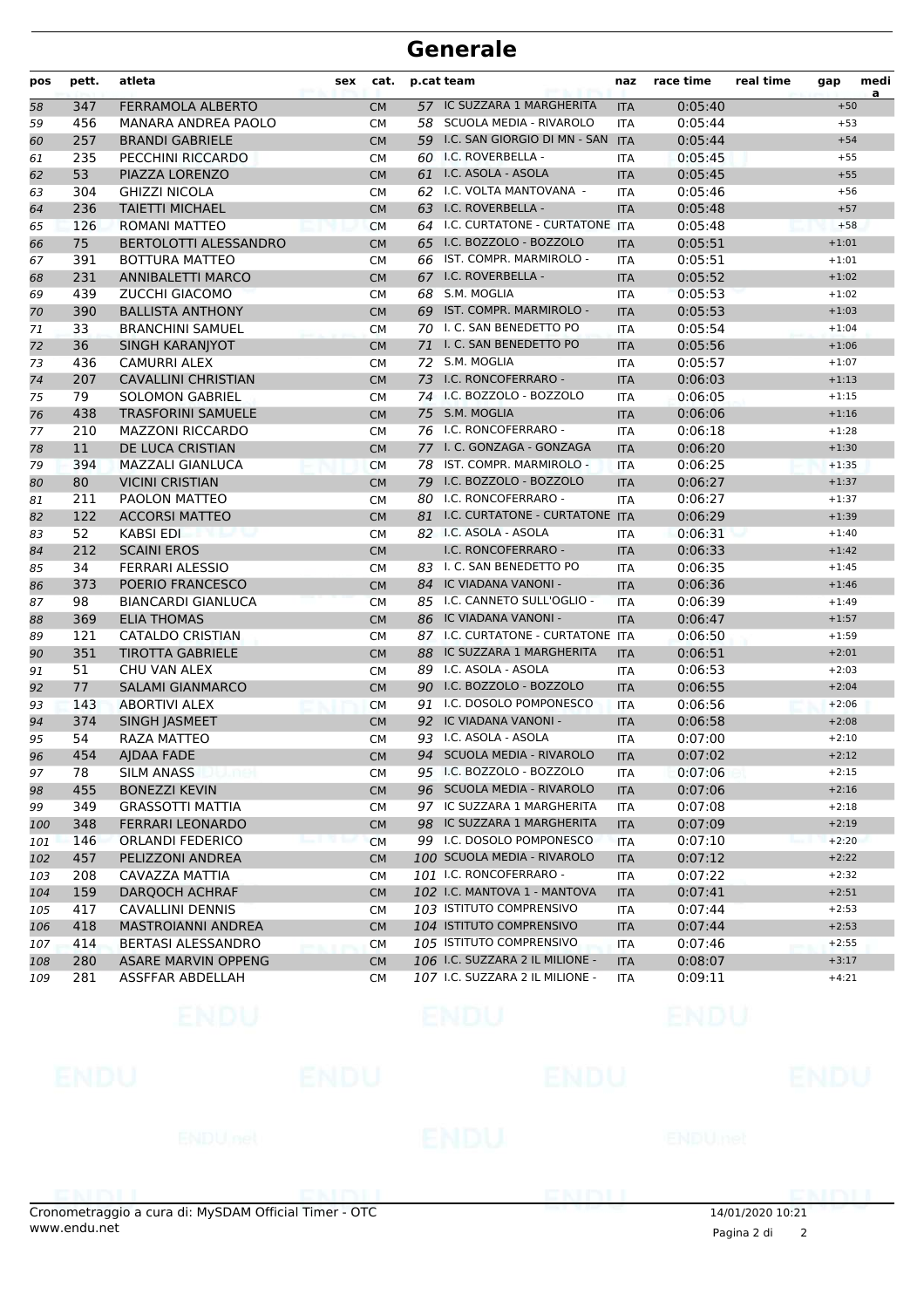*Gara* **Ragazze F** *Data* **14/01/2020**

|              |       |                                          |     |           |              | <b>Generale</b>                     |            |           |           |         |           |  |
|--------------|-------|------------------------------------------|-----|-----------|--------------|-------------------------------------|------------|-----------|-----------|---------|-----------|--|
| pos          | pett. | atleta                                   | sex | cat.      |              | p.cat team                          | naz        | race time | real time | gap     | medi<br>a |  |
| $\mathbf{1}$ | 396   | <b>CARNEVALI GIORGIA</b>                 |     | <b>RF</b> | $\mathbf{1}$ | IST. COMPR. MARMIROLO -             | <b>ITA</b> | 0:03:51   |           |         |           |  |
| 2            | 147   | PIARDI MARTINA                           |     | <b>RF</b> | 2            | I.C. DOSOLO POMPONESCO              | <b>ITA</b> | 0:03:53   |           | $+2$    |           |  |
| 3            | 193   | SIGNORINI CLAUDIA                        |     | <b>RF</b> | 3            | I.C. MANTOVA 2 - MANTOVA            | <b>ITA</b> | 0:03:56   |           | $+5$    |           |  |
| 4            | 60    | PIVA VITTORIA                            |     | <b>RF</b> | 4            | I.C. ASOLA - ASOLA                  | <b>ITA</b> | 0:03:56   |           | $+6$    |           |  |
| 5            | 332   | <b>BACCHIAVINI VALENTINA</b>             |     | <b>RF</b> | 5            | IC PARAZZI VIADANA -                | <b>ITA</b> | 0:04:02   |           | $+11$   |           |  |
| 6            | 17    | <b>LANDINI ANNA</b>                      |     | <b>RF</b> | 6            | I. C. GONZAGA - GONZAGA             | <b>ITA</b> | 0:04:04   |           | $+13$   |           |  |
| 7            | 14    | <b>EUTROPIO GINEVRA</b>                  |     | <b>RF</b> | 7            | I. C. GONZAGA - GONZAGA             | <b>ITA</b> | 0:04:04   |           | $+13$   |           |  |
| 8            | 422   | <b>FERRO CELESTE</b>                     |     | <b>RF</b> | 8            | <b>ISTITUTO COMPRENSIVO</b>         | <b>ITA</b> | 0:04:07   |           | $+17$   |           |  |
| 9            | 289   | <b>SAVARESE SOFIA</b>                    |     | <b>RF</b> | 9            | I.C. SUZZARA 2 IL MILIONE -         | <b>ITA</b> | 0:04:08   |           | $+18$   |           |  |
| 10           | 400   | <b>TORRESANI IRENE</b>                   |     | <b>RF</b> | 10           | IST. COMPR. MARMIROLO -             | <b>ITA</b> | 0:04:09   |           | $+19$   |           |  |
| 11           | 128   | <b>COLORNI CHIARA</b>                    |     | <b>RF</b> | 11           | I.C. CURTATONE - CURTATONE ITA      |            | 0:04:11   |           | $+21$   |           |  |
| 12           | 312   | <b>FERRI ALESSIA</b>                     |     | RF        |              | 12 I.C. VOLTA MANTOVANA -           | <b>ITA</b> | 0:04:14   |           | $+24$   |           |  |
| 13           | 421   | <b>FERRARI SILVIA</b>                    |     | <b>RF</b> | 13           | <b>ISTITUTO COMPRENSIVO</b>         | <b>ITA</b> | 0:04:16   |           | $+25$   |           |  |
| 14           | 263   | <b>BETTINI GIUSY</b>                     |     | <b>RF</b> | 14           | I.C. SAN GIORGIO DI MN - SAN        | <b>ITA</b> | 0:04:18   |           | $+28$   |           |  |
| 15           | 356   | SOKOLI ELISABETA                         |     | <b>RF</b> | 15           | IC SUZZARA 1 MARGHERITA             | <b>ITA</b> | 0:04:19   |           | $+29$   |           |  |
| 16           | 238   | <b>CORDIOLI EVELIN</b>                   |     | <b>RF</b> |              | 16 I.C. ROVERBELLA -                | <b>ITA</b> | 0:04:19   |           | $+29$   |           |  |
| 17           | 285   | DE BIASE GELSOMINA                       |     | <b>RF</b> |              | 17 I.C. SUZZARA 2 IL MILIONE -      | <b>ITA</b> | 0:04:21   |           | $+31$   |           |  |
| 18           | 190   | <b>CAPRIOLI SOFIA</b>                    |     | RF        |              | 18 I.C. MANTOVA 2 - MANTOVA         | <b>ITA</b> | 0:04:22   |           | $+32$   |           |  |
| 19           | 61    | RADIGHIERI ALESSANDRA                    |     | <b>RF</b> |              | 19 I.C. ASOLA - ASOLA               | <b>ITA</b> | 0:04:23   |           | $+33$   |           |  |
| 20           | 19    | <b>TESSERI VIOLA</b>                     |     | <b>RF</b> |              | 20 I. C. GONZAGA - GONZAGA          | <b>ITA</b> | 0:04:25   |           | $+34$   |           |  |
| 21           | 57    | <b>BADINELLI BENEDETTA</b>               |     | <b>RF</b> |              | 21 I.C. ASOLA - ASOLA               | <b>ITA</b> | 0:04:25   |           | $+35$   |           |  |
| 22           | 62    | RASTELLI ANNA                            |     | <b>RF</b> |              | 22 I.C. ASOLA - ASOLA               | <b>ITA</b> | 0:04:26   |           | $+36$   |           |  |
| 23           | 379   | <b>VISIOLI SARA</b>                      |     | <b>RF</b> |              | 23 IC VIADANA VANONI -              | <b>ITA</b> | 0:04:27   |           | $+37$   |           |  |
| 24           | 127   | <b>BEGHINI NICOLIN ALICE</b>             |     | RF        |              | 24 I.C. CURTATONE - CURTATONE ITA   |            | 0:04:30   |           | $+40$   |           |  |
| 25           | 354   | <b>MOUNABIH ALAA</b>                     |     | <b>RF</b> | 25           | IC SUZZARA 1 MARGHERITA             | <b>ITA</b> | 0:04:34   |           | $+44$   |           |  |
| 26           | 192   | <b>FERRARONI VITTORIA</b>                |     | <b>RF</b> |              | 26 I.C. MANTOVA 2 - MANTOVA         | <b>ITA</b> | 0:04:35   |           | $+44$   |           |  |
| 27           | 441   | PELLIZZARDI NICOLE                       |     | <b>RF</b> | 27           | S.M. MOGLIA                         | <b>ITA</b> | 0:04:36   |           | $+45$   |           |  |
| 28           | 440   | <b>COSTA MARTINA</b>                     |     | <b>RF</b> |              | 28 S.M. MOGLIA                      | <b>ITA</b> | 0:04:37   |           | $+46$   |           |  |
| 29           | 15    | <b>FORATTINI EMMA</b>                    |     | <b>RF</b> |              | 29 I. C. GONZAGA - GONZAGA          | <b>ITA</b> | 0:04:41   |           | $+51$   |           |  |
| 30           | 16    | <b>JANAH ASMAA</b>                       |     | <b>RF</b> |              | 30 I. C. GONZAGA - GONZAGA          | <b>ITA</b> | 0:04:42   |           | $+51$   |           |  |
| 31           | 240   | <b>MONISTER AURORA</b>                   |     | <b>RF</b> | 31           | I.C. ROVERBELLA -                   | <b>ITA</b> | 0:04:42   |           | $+52$   |           |  |
| 32           | 18    | <b>SETTI EMMA</b>                        |     | <b>RF</b> | 32           | I. C. GONZAGA - GONZAGA             | <b>ITA</b> | 0:04:43   |           | $+52$   |           |  |
| 33           | 164   | <b>BEDONI MAHORO</b><br><b>BENEDICTE</b> |     | <b>RF</b> |              | 33 I.C. MANTOVA 1 - MANTOVA         | <b>ITA</b> | 0:04:43   |           | $+52$   |           |  |
| 34           | 242   | <b>TARTARI LEILA</b>                     |     | <b>RF</b> |              | 34 I.C. ROVERBELLA -                | <b>ITA</b> | 0:04:43   |           | $+53$   |           |  |
| 35           | 375   | <b>DIDIONI REBECCA</b>                   |     | <b>RF</b> |              | 35 IC VIADANA VANONI -              | <b>ITA</b> | 0:04:44   |           | $+54$   |           |  |
| 36           | 59    | ETUR MARTINA                             |     | <b>RF</b> |              | 36 I.C. ASOLA - ASOLA               | <b>ITA</b> | 0:04:45   |           | $+54$   |           |  |
| 37           | 399   | SANTANA DE SOUZ<br>AGATHA                |     | RF        |              | 37 IST. COMPR. MARMIROLO -          | <b>ITA</b> | 0:04:47   |           | $+57$   |           |  |
| 38           | 459   | <b>LEONI ARIANNA</b>                     |     | RF        |              | 38 SCUOLA MEDIA - RIVAROLO          | ITA        | 0:04:47   |           | $+57$   |           |  |
| 39           | 129   | <b>GANDOLFINI ALICE</b>                  |     | <b>RF</b> | 39           | I.C. CURTATONE - CURTATONE ITA      |            | 0:04:48   |           | $+57$   |           |  |
| 40           | 462   | SANGUANINI ILARIA                        |     | RF        | 40           | SCUOLA MEDIA - RIVAROLO             | <b>ITA</b> | 0:04:49   |           | $+58$   |           |  |
| 41           | 133   | <b>TODESCHI CHIARA</b>                   |     | <b>RF</b> |              | 41 I.C. CURTATONE - CURTATONE ITA   |            | 0:04:49   |           | $+59$   |           |  |
| 42           | 39    | <b>MORETTI IRENE</b>                     |     | RF        |              | 42 I. C. SAN BENEDETTO PO           | <b>ITA</b> | 0:04:52   |           | $+1:01$ |           |  |
| 43           | 171   | <b>SANTELLA GIULIA</b>                   |     | <b>RF</b> |              | 43 I.C. MANTOVA 1 - MANTOVA         | <b>ITA</b> | 0:04:52   |           | $+1:01$ |           |  |
| 44           | 86    | REBAI NISRIN                             |     | RF        |              | 44 I.C. BOZZOLO - BOZZOLO           | ITA        | 0:04:52   |           | $+1:02$ |           |  |
| 45           | 40    | <b>PARTEMI ALICE</b>                     |     | <b>RF</b> | 45           | I. C. SAN BENEDETTO PO              | <b>ITA</b> | 0:04:53   |           | $+1:03$ |           |  |
| 46           | 168   | POR SELENA                               |     | RF        |              | 46 I.C. MANTOVA 1 - MANTOVA         | <b>ITA</b> | 0:04:53   |           | $+1:03$ |           |  |
| 47           | 288   | <b>FERRARO EMMA</b>                      |     | <b>RF</b> |              | 47 I.C. SUZZARA 2 IL MILIONE -      | <b>ITA</b> | 0:04:54   |           | $+1:03$ |           |  |
| 48           | 266   | <b>STURNIOLO LISA</b>                    |     | RF        |              | 48 I.C. SAN GIORGIO DI MN - SAN ITA |            | 0:04:54   |           | $+1:04$ |           |  |
| 49           | 311   | <b>DRIOLI FRANCESCA</b>                  |     | <b>RF</b> |              | 49 I.C. VOLTA MANTOVANA -           | <b>ITA</b> | 0:04:55   |           | $+1:05$ |           |  |
| 50           | 167   | FERRARI ANNA                             |     | RF        |              | 50 I.C. MANTOVA 1 - MANTOVA         | <b>ITA</b> | 0:04:56   |           | $+1:05$ |           |  |
| 51           | 286   | D'ORONZO VALERIA                         |     | <b>RF</b> | 51           | I.C. SUZZARA 2 IL MILIONE -         | <b>ITA</b> | 0:04:56   |           | $+1:05$ |           |  |
| 52           | 334   | <b>GOZZI AURORA</b>                      |     | RF        | 52           | IC PARAZZI VIADANA -                | <b>ITA</b> | 0:04:56   |           | $+1:06$ |           |  |
| 53           | 315   | <b>VALLE MARTINA</b>                     |     | <b>RF</b> |              | 53 I.C. VOLTA MANTOVANA -           | <b>ITA</b> | 0:04:57   |           | $+1:06$ |           |  |
| 54           | 84    | <b>MAROLI GIORGIA</b>                    |     | RF        |              | 54 I.C. BOZZOLO - BOZZOLO           | <b>ITA</b> | 0:04:57   |           | $+1:07$ |           |  |
| 55           | 377   | SANGUANINI ALICE                         |     | <b>RF</b> |              | 55 IC VIADANA VANONI -              | <b>ITA</b> | 0:04:59   |           | $+1:08$ |           |  |
| 56           | 241   | ORTELLO DANIELA                          |     | RF        |              | 56 I.C. ROVERBELLA -                | ITA        | 0:05:00   |           | $+1:09$ |           |  |

Pagina 1 di 2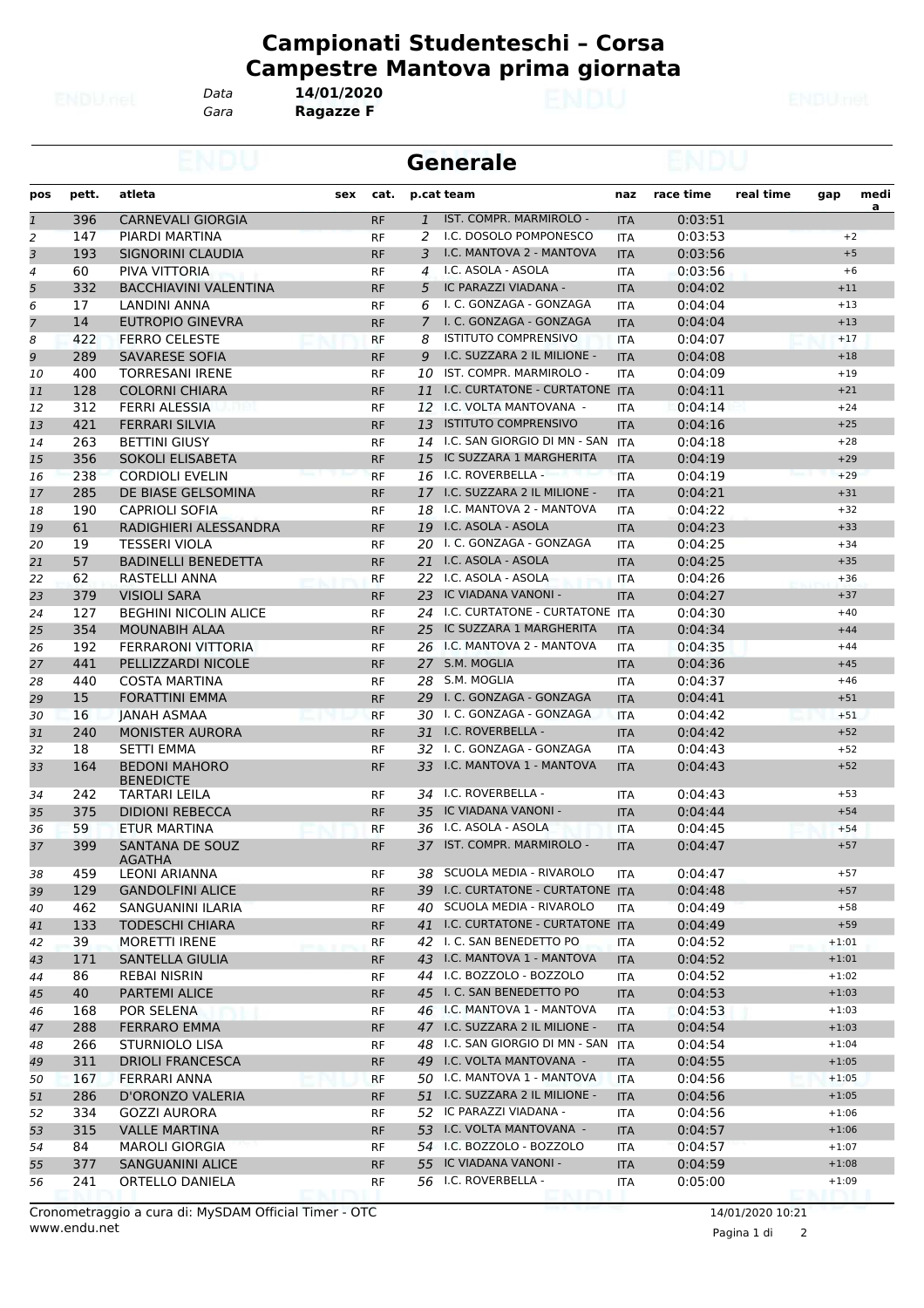| pos | pett. | atleta                        | sex | cat.      |    | p.cat team                          | naz        | race time | real time | gap      | medi<br>a |
|-----|-------|-------------------------------|-----|-----------|----|-------------------------------------|------------|-----------|-----------|----------|-----------|
| 57  | 398   | <b>GABRIELLI SOFIA</b>        |     | <b>RF</b> |    | 57 IST. COMPR. MARMIROLO -          | <b>ITA</b> | 0:05:01   |           | $+1:10$  |           |
| 58  | 215   | <b>FLORIAN SOFIA</b>          |     | <b>RF</b> |    | 58 I.C. RONCOFERRARO -              | <b>ITA</b> | 0:05:01   |           | $+1:11$  |           |
| 59  | 264   | <b>CIRIELLI ALESSIA</b>       |     | <b>RF</b> |    | 59 I.C. SAN GIORGIO DI MN - SAN     | <b>ITA</b> | 0:05:03   |           | $+1:13$  |           |
| 60  | 424   | PETROTTO EVA                  |     | <b>RF</b> | 60 | <b>ISTITUTO COMPRENSIVO</b>         | <b>ITA</b> | 0:05:06   |           | $+1:16$  |           |
| 61  | 314   | <b>MALPETTI ELIS</b>          |     | <b>RF</b> | 61 | I.C. VOLTA MANTOVANA -              | <b>ITA</b> | 0:05:07   |           | $+1:16$  |           |
| 62  | 333   | <b>BEU GLORIA</b>             |     | <b>RF</b> |    | 62 IC PARAZZI VIADANA -             | <b>ITA</b> | 0:05:08   |           | $+1:18$  |           |
| 63  | 262   | <b>BERUFFI CHIARA</b>         |     | <b>RF</b> |    | 63 I.C. SAN GIORGIO DI MN - SAN     | <b>ITA</b> | 0:05:09   |           | $+1:18$  |           |
| 64  | 261   | ANTAL IAKAB GIULIA ELENA      |     | <b>RF</b> |    | 64 I.C. SAN GIORGIO DI MN - SAN ITA |            | 0:05:10   |           | $+1:20$  |           |
| 65  | 107   | <b>CORONA ARIANNA</b>         |     | <b>RF</b> |    | 65 I.C. CANNETO SULL'OGLIO -        | <b>ITA</b> | 0:05:11   |           | $+1:21$  |           |
| 66  | 443   | <b>VINCENZI FRANCESCA</b>     |     | <b>RF</b> |    | 66 S.M. MOGLIA                      | ITA        | 0:05:12   |           | $+1:21$  |           |
| 67  | 132   | PEDRAZZOLI ANNA               |     | <b>RF</b> |    | 67 I.C. CURTATONE - CURTATONE ITA   |            | 0:05:12   |           | $+1:22$  |           |
| 68  | 106   | <b>CAVANZANI SARA</b>         |     | <b>RF</b> |    | 68 I.C. CANNETO SULL'OGLIO -        | <b>ITA</b> | 0:05:13   |           | $+1:23$  |           |
| 69  | 237   | <b>CHBANI INASS</b>           |     | <b>RF</b> |    | 69 I.C. ROVERBELLA -                | <b>ITA</b> | 0:05:13   |           | $+1:23$  |           |
| 70  | 335   | <b>MANFREDI ILENIA SILVIA</b> |     | <b>RF</b> |    | 70 IC PARAZZI VIADANA -             | <b>ITA</b> | 0:05:14   |           | $+1:23$  |           |
| 71  | 355   | PIZZINI VERONICA ANGELA       |     | <b>RF</b> | 71 | IC SUZZARA 1 MARGHERITA             | <b>ITA</b> | 0:05:15   |           | $+1:24$  |           |
| 72  | 352   | DANQUAH ELIZABETH             |     | RF        | 72 | IC SUZZARA 1 MARGHERITA             | <b>ITA</b> | 0:05:15   |           | $+1:25$  |           |
| 73  | 442   | <b>RIZZIERI SOFIA</b>         |     | <b>RF</b> |    | 73 S.M. MOGLIA                      | <b>ITA</b> | 0:05:16   |           | $+1:25$  |           |
| 74  | 420   | ADAM CATERINA                 |     | <b>RF</b> |    | 74 ISTITUTO COMPRENSIVO             | <b>ITA</b> | 0:05:17   |           | $+1:27$  |           |
| 75  | 131   | <b>MOSCONI CHIARA</b>         |     | <b>RF</b> |    | 75 I.C. CURTATONE - CURTATONE ITA   |            | 0:05:18   |           | $+1:28$  |           |
| 76  | 265   | STAFETTA VITTORIA             |     | <b>RF</b> |    | 76 I.C. SAN GIORGIO DI MN - SAN ITA |            | 0:05:19   |           | $+1:28$  |           |
| 77  | 58    | <b>EL ARABI IMANE</b>         |     | <b>RF</b> |    | 77 I.C. ASOLA - ASOLA               | <b>ITA</b> | 0:05:19   |           | $+1:29$  |           |
| 78  | 353   | <b>DANOUAH EMMA</b>           |     | <b>RF</b> | 78 | IC SUZZARA 1 MARGHERITA             | <b>ITA</b> | 0:05:20   |           | $+1:29$  |           |
| 79  | 357   | <b>VIRLAN CRISTINA</b>        |     | <b>RF</b> | 79 | IC SUZZARA 1 MARGHERITA             | <b>ITA</b> | 0:05:21   |           | $+1:31$  |           |
| 80  | 401   | <b>VOLTOLINI NOEMI</b>        |     | <b>RF</b> |    | 80 IST. COMPR. MARMIROLO -          | <b>ITA</b> | 0:05:22   |           | $+1:32$  |           |
| 81  | 37    | <b>LEONI VALERIA</b>          |     | <b>RF</b> |    | 81 I. C. SAN BENEDETTO PO           | <b>ITA</b> | 0:05:24   |           | $+1:34$  |           |
| 82  | 130   | <b>GEMMA GIADA</b>            |     | <b>RF</b> |    | 82 I.C. CURTATONE - CURTATONE ITA   |            | 0:05:27   |           | $+1:37$  |           |
| 83  | 104   | <b>ABELLONDI VERONICA</b>     |     | <b>RF</b> |    | 83 I.C. CANNETO SULL'OGLIO -        | <b>ITA</b> | 0:05:28   |           | $+1:38$  |           |
| 84  | 166   | CHAMMAA NOHAILA               |     | RF        |    | 84 I.C. MANTOVA 1 - MANTOVA         | <b>ITA</b> | 0:05:32   |           | $+1:42$  |           |
| 85  | 287   | <b>EDDAOUDI SOFIA</b>         |     | <b>RF</b> |    | 85 I.C. SUZZARA 2 IL MILIONE -      | <b>ITA</b> | 0:05:35   |           | $+1:44$  |           |
| 86  | 216   | <b>MALAVASI ELISA</b>         |     | <b>RF</b> |    | 86 I.C. RONCOFERRARO -              | <b>ITA</b> | 0:05:40   |           | $+1:49$  |           |
| 87  | 191   | <b>DEANTONI ANNA MARIA</b>    |     | <b>RF</b> |    | 87 I.C. MANTOVA 2 - MANTOVA         | <b>ITA</b> | 0:05:43   |           | $+1:53$  |           |
| 88  | 461   | <b>MARINI ANDREA CATERINA</b> |     | <b>RF</b> |    | 88 SCUOLA MEDIA - RIVAROLO          | <b>ITA</b> | 0:05:45   |           | $+1:54$  |           |
| 89  | 460   | <b>MALTRAVERSI LISA</b>       |     | <b>RF</b> | 89 | <b>SCUOLA MEDIA - RIVAROLO</b>      | <b>ITA</b> | 0:05:45   |           | $+1:55$  |           |
| 90  | 85    | NARDI GLORIA                  |     | <b>RF</b> |    | 90 I.C. BOZZOLO - BOZZOLO           | ITA        | 0:05:51   |           | $+2:01$  |           |
| 91  | 290   | <b>SHARMA SIMRAT</b>          |     | <b>RF</b> |    | 91 I.C. SUZZARA 2 IL MILIONE -      | <b>ITA</b> | 0:05:55   |           | $+2:05$  |           |
| 92  | 378   | <b>SARNO ANNA</b>             |     | <b>RF</b> |    | 92 IC VIADANA VANONI -              | <b>ITA</b> | 0:05:57   |           | $+2:07$  |           |
| 93  | 313   | <b>FETTACHI HIBA</b>          |     | <b>RF</b> |    | 93 I.C. VOLTA MANTOVANA -           | <b>ITA</b> | 0:06:15   |           | $+2:24$  |           |
| 94  | 376   | <b>GALLO MICHELLE</b>         |     | <b>RF</b> |    | 94 IC VIADANA VANONI -              | <b>ITA</b> | 0:06:15   |           | $+2:24$  |           |
| 95  | 81    | <b>ANGHINONI AURORA</b>       |     | <b>RF</b> |    | 95 I.C. BOZZOLO - BOZZOLO           | <b>ITA</b> | 0:06:17   |           | $+2:27$  |           |
| 96  | 108   | ZUBELLI CELESTE               |     | RF        |    | 96 I.C. CANNETO SULL'OGLIO -        | ITA        | 0:06:19   |           | $+2:29$  |           |
| 97  | 170   | ROSSETTI AURORA               |     | <b>RF</b> |    | 97 I.C. MANTOVA 1 - MANTOVA         | <b>ITA</b> | 0:06:41   |           | $+2:51$  |           |
| 98  | 165   | <b>BRUNO AURORA</b>           |     | RF        |    | I.C. MANTOVA 1 - MANTOVA            | ITA        | 0:06:41   |           | $+2:51$  |           |
| 99  | 214   | <b>FACINIOLI SILVIA</b>       |     | <b>RF</b> |    | 98 I.C. RONCOFERRARO -              | <b>ITA</b> | 0:06:44   |           | $+2:54$  |           |
| 100 | 218   | SASSU ALESSIA                 |     | <b>RF</b> |    | 99 I.C. RONCOFERRARO -              | <b>ITA</b> | 0:06:46   |           | $+2:56$  |           |
| 101 | 105   | <b>ANDREOLI ELENA</b>         |     | <b>RF</b> |    | 100 I.C. CANNETO SULL'OGLIO -       | <b>ITA</b> | 0:06:58   |           | $+3:08$  |           |
| 102 | 425   | SAJJAD ZAHARA                 |     | RF        |    | 101 ISTITUTO COMPRENSIVO            | ITA        | 0:07:28   |           | $+3:37$  |           |
| 103 | 423   | PAGANI EMMA                   |     | <b>RF</b> |    | 102 ISTITUTO COMPRENSIVO            | <b>ITA</b> | 0:07:31   |           | $+3:40$  |           |
| 104 | 217   | <b>MOLINARI ADELE</b>         |     | RF        |    | 103 I.C. RONCOFERRARO -             | ITA        | 0:08:16   |           | $+4:25$  |           |
| 105 | 239   | <b>FOSSA NOEMI</b>            |     | <b>RF</b> |    | 104 I.C. ROVERBELLA -               | <b>ITA</b> | 0:20:47   |           | $+16:56$ |           |
|     |       |                               |     |           |    |                                     |            |           |           |          |           |

|             | ENDU                |             | ENDU |             | ENDU    |             |
|-------------|---------------------|-------------|------|-------------|---------|-------------|
| <b>ENDU</b> |                     | <b>ENDU</b> |      | <b>ENDU</b> |         | <b>ENDU</b> |
|             | ENDU <sub>net</sub> |             | ENDU |             | ENDUmet |             |
|             |                     |             |      |             |         |             |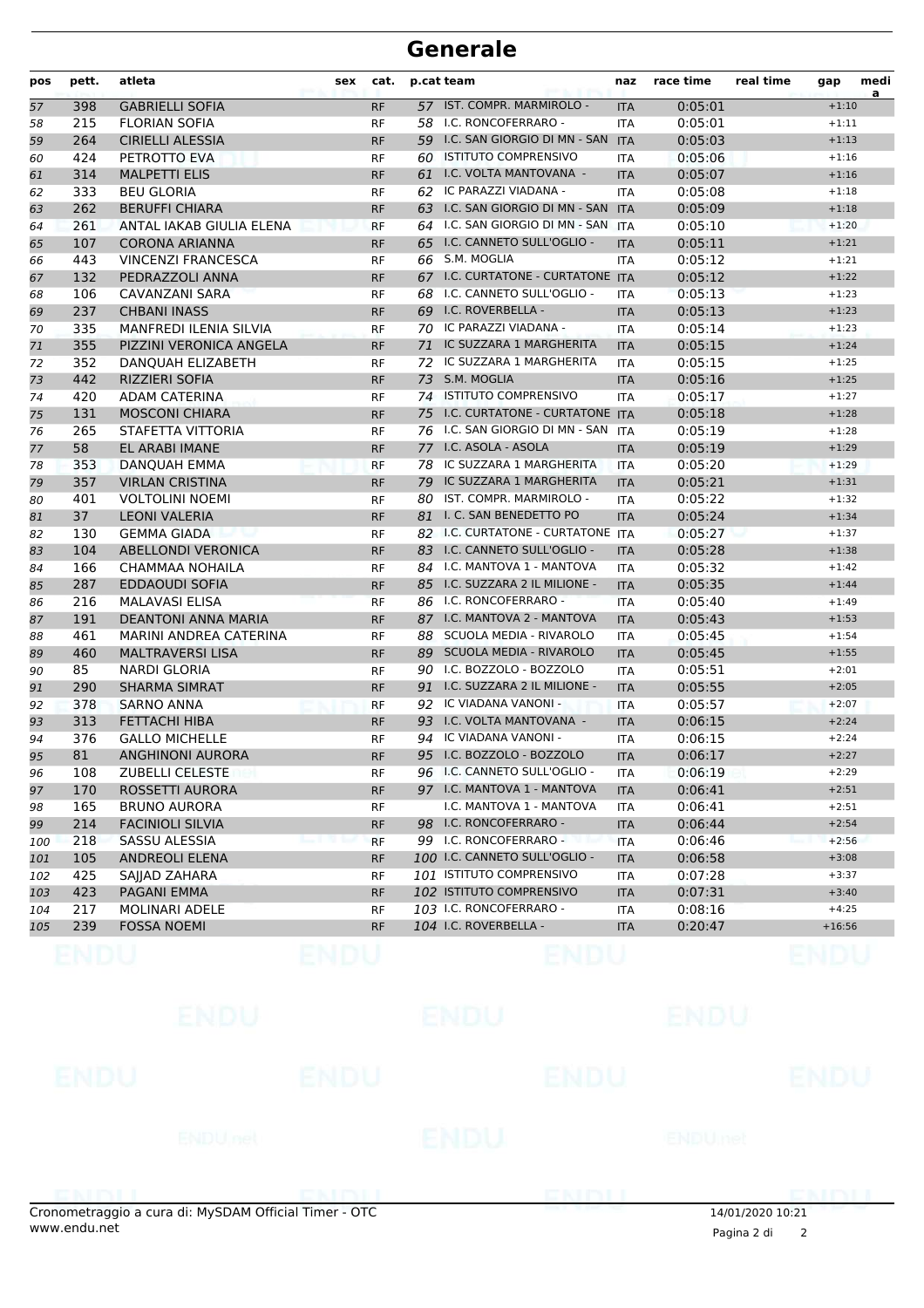*Gara* **Ragazzi M** *Data* **14/01/2020**

|                |       |                                |           |              | <b>Generale</b>                   |            |           |           |         |                  |
|----------------|-------|--------------------------------|-----------|--------------|-----------------------------------|------------|-----------|-----------|---------|------------------|
| pos            | pett. | atleta<br>sex                  | cat.      | p.cat team   |                                   | naz        | race time | real time | gap     | medi<br><u>a</u> |
| $\overline{1}$ | 172   | <b>ATRAOUI ADAM</b>            | <b>RM</b> | $\mathbf{1}$ | I.C. MANTOVA 1 - MANTOVA          | <b>ITA</b> | 0:04:16   |           |         |                  |
| 2              | 404   | RODELLI GIACOMO                | <b>RM</b> | 2            | IST. COMPR. MARMIROLO -           | <b>ITA</b> | 0:04:18   |           | $+2$    |                  |
| 3              | 336   | DEPADOVA ARTUR                 | <b>RM</b> | 3            | IC PARAZZI VIADANA -              | <b>ITA</b> | 0:04:29   |           | $+13$   |                  |
| 4              | 268   | EL AZZOUZI BADER               | RM        | 4            | I.C. SAN GIORGIO DI MN - SAN      | <b>ITA</b> | 0:04:32   |           | $+17$   |                  |
| 5              | 339   | ROVINA RICCARDO                | <b>RM</b> | 5            | IC PARAZZI VIADANA -              | <b>ITA</b> | 0:04:34   |           | $+19$   |                  |
| 6              | 318   | <b>ORLANDI MANUEL</b>          | RM        | 6            | I.C. VOLTA MANTOVANA -            | ITA        | 0:04:36   |           | $+20$   |                  |
| $\overline{7}$ | 316   | <b>BOMBANA CHRISTIAN</b>       | <b>RM</b> | 7            | I.C. VOLTA MANTOVANA -            | <b>ITA</b> | 0:04:39   |           | $+24$   |                  |
| 8              | 338   | <b>GNACCARINI ANDREA</b>       | <b>RM</b> | 8            | IC PARAZZI VIADANA -              | <b>ITA</b> | 0:04:40   |           | $+25$   |                  |
| 9              | 320   | <b>SGARBI GIOVANNI</b>         | <b>RM</b> | 9            | I.C. VOLTA MANTOVANA -            | <b>ITA</b> | 0:04:43   |           | $+27$   |                  |
| 10             | 173   | <b>BEDONI YVES</b>             | <b>RM</b> | 10           | I.C. MANTOVA 1 - MANTOVA          | <b>ITA</b> | 0:04:44   |           | $+28$   |                  |
| 11             | 272   | <b>SCAGLIONE VINCENZO</b>      | <b>RM</b> |              | 11 I.C. SAN GIORGIO DI MN - SAN   | <b>ITA</b> | 0:04:44   |           | $+29$   |                  |
| 12             | 63    | <b>ACCINI GABRIELE</b>         | RM        |              | 12 I.C. ASOLA - ASOLA             | ITA        | 0:04:45   |           | $+29$   |                  |
| 13             | 111   | <b>EDALINI DAVIDE</b>          | <b>RM</b> | 13           | I.C. CANNETO SULL'OGLIO -         | <b>ITA</b> | 0:04:45   |           | $+30$   |                  |
| 14             | 68    | <b>VIGHI CARLO</b>             | RM        |              | 14 I.C. ASOLA - ASOLA             | <b>ITA</b> | 0:04:46   |           | $+30$   |                  |
| 15             | 380   | <b>ANDREOCCHI LUCA</b>         | <b>RM</b> | 15           | IC VIADANA VANONI -               | <b>ITA</b> | 0:04:47   |           | $+31$   |                  |
| 16             | 42    | MORETTI ALESSANDRO             | <b>RM</b> |              | 16 I. C. SAN BENEDETTO PO         | <b>ITA</b> | 0:04:47   |           | $+32$   |                  |
| 17             | 292   | <b>BARATTI FRANCESCO</b>       | <b>RM</b> |              | 17 I.C. SUZZARA 2 IL MILIONE -    | <b>ITA</b> | 0:04:47   |           | $+32$   |                  |
| 18             | 382   | <b>GLIELMI LAZZARO GABRIEL</b> | RM        | 18           | IC VIADANA VANONI -               | ITA        | 0:04:48   |           | $+33$   |                  |
| 19             | 248   | <b>PROCURA FEDERICO</b>        | <b>RM</b> | 19           | I.C. ROVERBELLA -                 | <b>ITA</b> | 0:04:51   |           | $+35$   |                  |
| 20             | 360   | DALBONI ALESSANDRO             | <b>RM</b> | 20           | IC SUZZARA 1 MARGHERITA           | <b>ITA</b> | 0:04:52   |           | $+36$   |                  |
| 21             | 359   | <b>CARNEVALI LUCA</b>          | <b>RM</b> | 21           | IC SUZZARA 1 MARGHERITA           | <b>ITA</b> | 0:04:52   |           | $+37$   |                  |
| 22             | 91    | PETROSELLI DANIELE             | <b>RM</b> |              | 22 I.C. BOZZOLO - BOZZOLO         | <b>ITA</b> | 0:04:53   |           | $+37$   |                  |
| 23             | 41    | ANNUNZIATO ANDREA              | <b>RM</b> |              | 23 I. C. SAN BENEDETTO PO         | <b>ITA</b> | 0:04:53   |           | $+38$   |                  |
| 24             | 464   | DE SIMONE SERGIO               | RM        | 24           | SCUOLA MEDIA - RIVAROLO           | ITA        | 0:04:54   |           | $+39$   |                  |
| 25             | 337   | <b>GELMINI ALBERTO</b>         | <b>RM</b> | 25           | IC PARAZZI VIADANA -              | <b>ITA</b> | 0:04:55   |           | $+40$   |                  |
| 26             | 149   | ER RAFAI BILAL                 | RM        | 26           | I.C. DOSOLO POMPONESCO            | <b>ITA</b> | 0:04:56   |           | $+40$   |                  |
| 27             | 321   | <b>SQUARZONI MATTIA</b>        | <b>RM</b> |              | 27 I.C. VOLTA MANTOVANA -         | <b>ITA</b> | 0:04:56   |           | $+41$   |                  |
| 28             | 195   | <b>ANDREANI PIETRO</b>         | <b>RM</b> | 28           | I.C. MANTOVA 2 - MANTOVA          | <b>ITA</b> | 0:04:56   |           | $+41$   |                  |
| 29             | 220   | <b>CREMONESI EDOARDO</b>       | <b>RM</b> | 29           | I.C. RONCOFERRARO -               | <b>ITA</b> | 0:04:58   |           | $+42$   |                  |
| 30             | 405   | <b>TEORA MICHELE</b>           | <b>RM</b> | 30           | IST. COMPR. MARMIROLO -           | <b>ITA</b> | 0:05:00   |           | $+45$   |                  |
| 31             | 26    | <b>VICENTINI ANDREA</b>        | <b>RM</b> | 31           | I. C. GONZAGA - GONZAGA           | <b>ITA</b> | 0:05:05   |           | $+49$   |                  |
| 32             | 428   | <b>CKAKARNAH NIZAR</b>         | RM        | 32           | <b>ISTITUTO COMPRENSIVO</b>       | <b>ITA</b> | 0:05:05   |           | $+50$   |                  |
| 33             | 87    | <b>GHAFOUR HAITAM</b>          | <b>RM</b> | 33           | I.C. BOZZOLO - BOZZOLO            | <b>ITA</b> | 0:05:06   |           | $+50$   |                  |
| 34             | 407   | <b>TRENTIN MATTIA</b>          | <b>RM</b> | 34           | IST. COMPR. MARMIROLO -           | <b>ITA</b> | 0:05:06   |           | $+51$   |                  |
| 35             | 466   | <b>GRASSELLI ELIA</b>          | <b>RM</b> | 35           | SCUOLA MEDIA - RIVAROLO           | <b>ITA</b> | 0:05:07   |           | $+51$   |                  |
| 36             | 267   | <b>TROFFEI SEBASTIANO</b>      | RM        | 36           | I.C. SAN GIORGIO DI MN - SAN      | <b>ITA</b> | 0:05:07   |           | $+52$   |                  |
| 37             | 381   | <b>AVANZI NICOLA</b>           | <b>RM</b> |              | 37 IC VIADANA VANONI -            | <b>ITA</b> | 0:05:07   |           | $+52$   |                  |
| 38             | 383   | MARAMOTTI MATTEO               | RM        |              | 38 IC VIADANA VANONI -            | ITA        | 0:05:07   |           | $+52$   |                  |
| 39             | 197   | <b>CAMPAGNARI MARIO</b>        | <b>RM</b> |              | 39 I.C. MANTOVA 2 - MANTOVA       | <b>ITA</b> | 0:05:08   |           | $+53$   |                  |
| 40             | 270   | <b>FUSCALDO MANUEL</b>         | RM        |              | 40 I.C. SAN GIORGIO DI MN - SAN   | <b>ITA</b> | 0:05:09   |           | $+53$   |                  |
| 41             | 293   | <b>FILIPPINI SAMUEL</b>        | RM        |              | 41 I.C. SUZZARA 2 IL MILIONE -    | <b>ITA</b> | 0:05:10   |           | $+54$   |                  |
| 42             | 219   | <b>CORTESE SIMONE</b>          | RМ        |              | 42 I.C. RONCOFERRARO -            | ITA        | 0:05:11   |           | $+55$   |                  |
| 43             | 200   | <b>MORETTI MATTEO</b>          | <b>RM</b> | 43           | I.C. MANTOVA 2 - MANTOVA          | <b>ITA</b> | 0:05:14   |           | $+58$   |                  |
| 44             | 137   | <b>MICAI FEDERICO</b>          | RM        |              | 44 I.C. CURTATONE - CURTATONE ITA |            | 0:05:16   |           | $+1:00$ |                  |
| 45             | 319   | RABONI LEONARDO                | <b>RM</b> |              | 45 I.C. VOLTA MANTOVANA -         | <b>ITA</b> | 0:05:16   |           | $+1:01$ |                  |
| 46             | 67    | MUNTEANU CRISTIAN              | RМ        |              | 46 I.C. ASOLA - ASOLA             | ITA        | 0:05:17   |           | $+1:02$ |                  |
| 47             | 463   | <b>CALEFFI GABRIELE</b>        | <b>RM</b> |              | 47 SCUOLA MEDIA - RIVAROLO        | <b>ITA</b> | 0:05:18   |           | $+1:02$ |                  |
| 48             | 198   | <b>FEDELI GIULIO</b>           | RM        |              | 48 I.C. MANTOVA 2 - MANTOVA       | ITA        | 0:05:19   |           | $+1:03$ |                  |
| 49             | 431   | <b>TONINI MICHELANGELO</b>     | <b>RM</b> | 49           | <b>ISTITUTO COMPRENSIVO</b>       | <b>ITA</b> | 0:05:19   |           | $+1:04$ |                  |
| 50             | 403   | <b>BUSSELLI LUCA</b>           | RМ        |              | 50 IST. COMPR. MARMIROLO -        | ITA        | 0:05:19   |           | $+1:04$ |                  |
| 51             | 23    | <b>GUAITA ALESSANDRO</b>       |           |              | I. C. GONZAGA - GONZAGA           |            | 0:05:20   |           | $+1:05$ |                  |
|                |       |                                | <b>RM</b> |              | 51 I.C. ASOLA - ASOLA             | <b>ITA</b> |           |           | $+1:05$ |                  |
| 52             | 65    | EL HARRAS OMAR                 | RМ        |              |                                   | ITA        | 0:05:20   |           |         |                  |
| 53             | 246   | <b>MORI PIETRO</b>             | RM        |              | 52 I.C. ROVERBELLA -              | <b>ITA</b> | 0:05:20   |           | $+1:05$ |                  |
| 54             | 296   | <b>ZALDINI NICOLO'</b>         | RM        |              | 53 I.C. SUZZARA 2 IL MILIONE -    | ITA        | 0:05:21   |           | $+1:05$ |                  |
| 55             | 43    | PINCELLA FILIPPO               | <b>RM</b> |              | 54 I. C. SAN BENEDETTO PO         | <b>ITA</b> | 0:05:21   |           | $+1:06$ |                  |
| 56             | 136   | <b>GHIRARDI ANDREA</b>         | RМ        |              | 55 I.C. CURTATONE - CURTATONE ITA |            | 0:05:22   |           | $+1:07$ |                  |
| 57             | 150   | RAPISARDA NICOLAS              | <b>RM</b> |              | 56 I.C. DOSOLO POMPONESCO         | <b>ITA</b> | 0:05:23   |           | $+1:07$ |                  |

Pagina 1 di 2